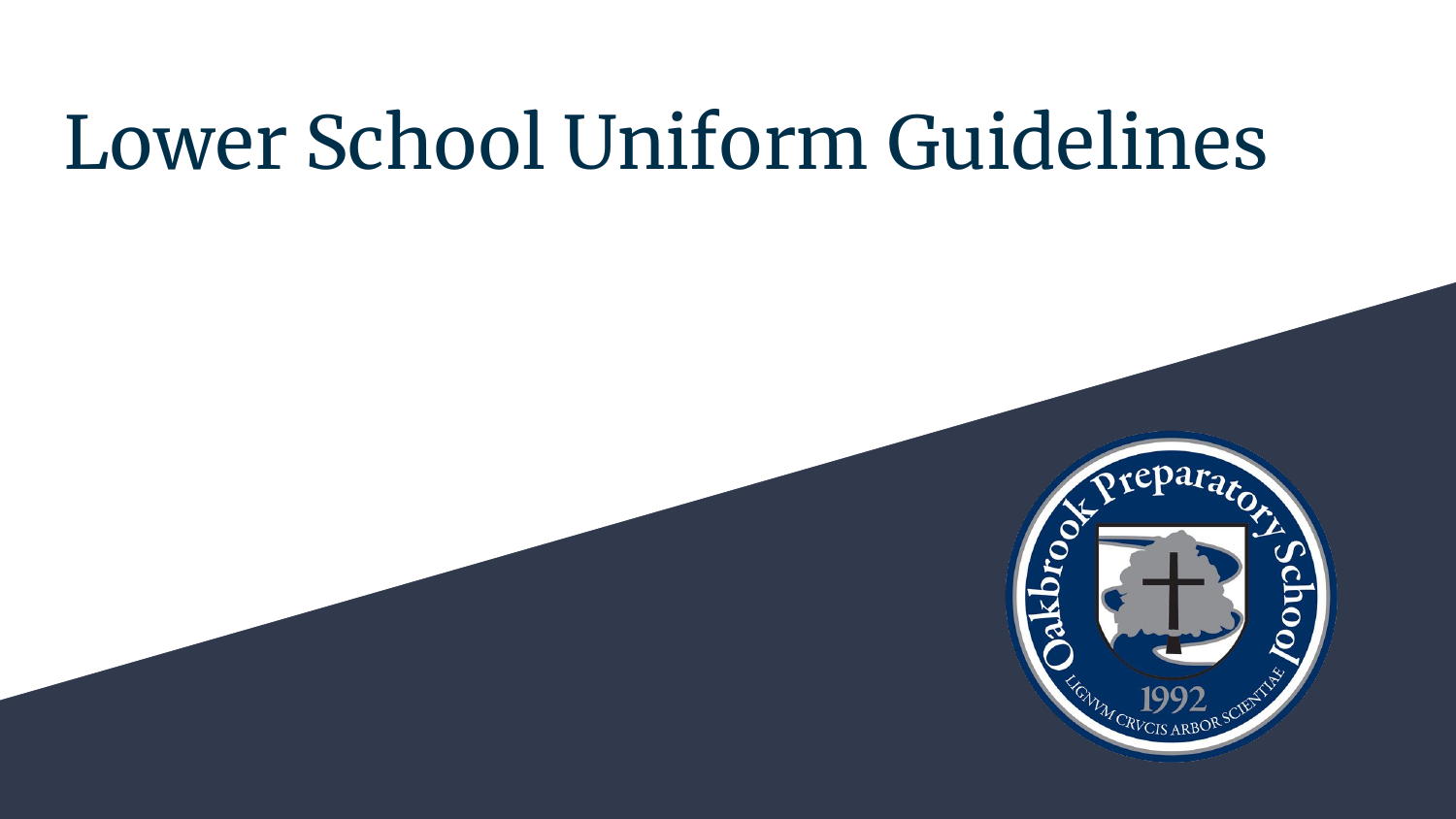### Preschool K<sub>3</sub>-K<sub>5</sub> Non-Official Uniform Days

#### Shirts: Gray, White or Blue (Logo optional)

Bottoms: Navy (skirts, pants, skorts, shorts) or Denim

*No sweatpants, leggings (unless worn underneath skirt or jumper) Tennis shoes are encouraged for PE and outdoor play and may be any color.*

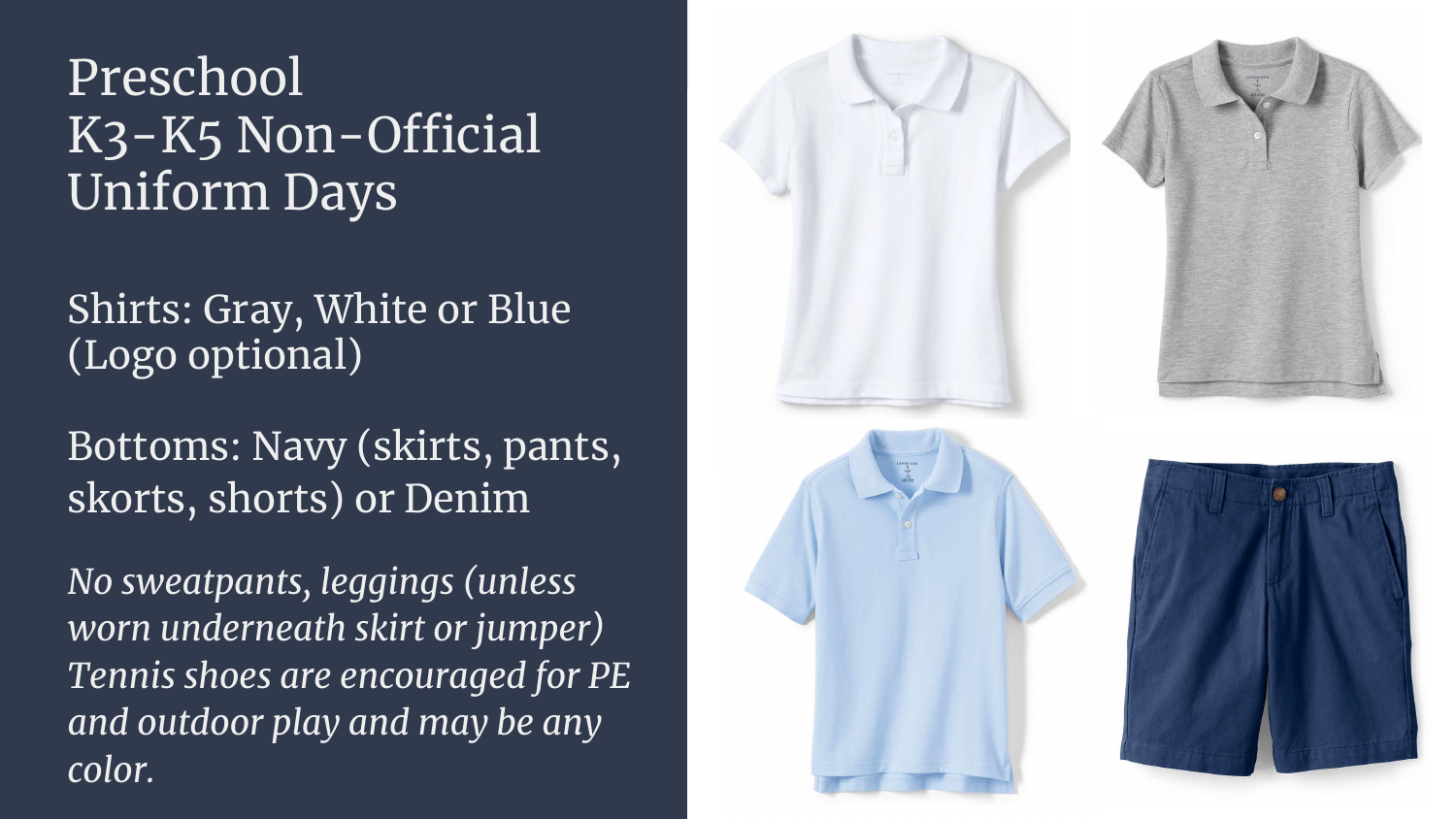### Preschool K3-K5 Official Uniform Days

Shirts: Blue (Logo optional)

#### Bottoms:

Girls - Shorts, skirts or Jumpers (*leggings may be worn underneath*). Plaid is not required at this age.

Boys - Navy (pants or shorts) Shoes may be any color.







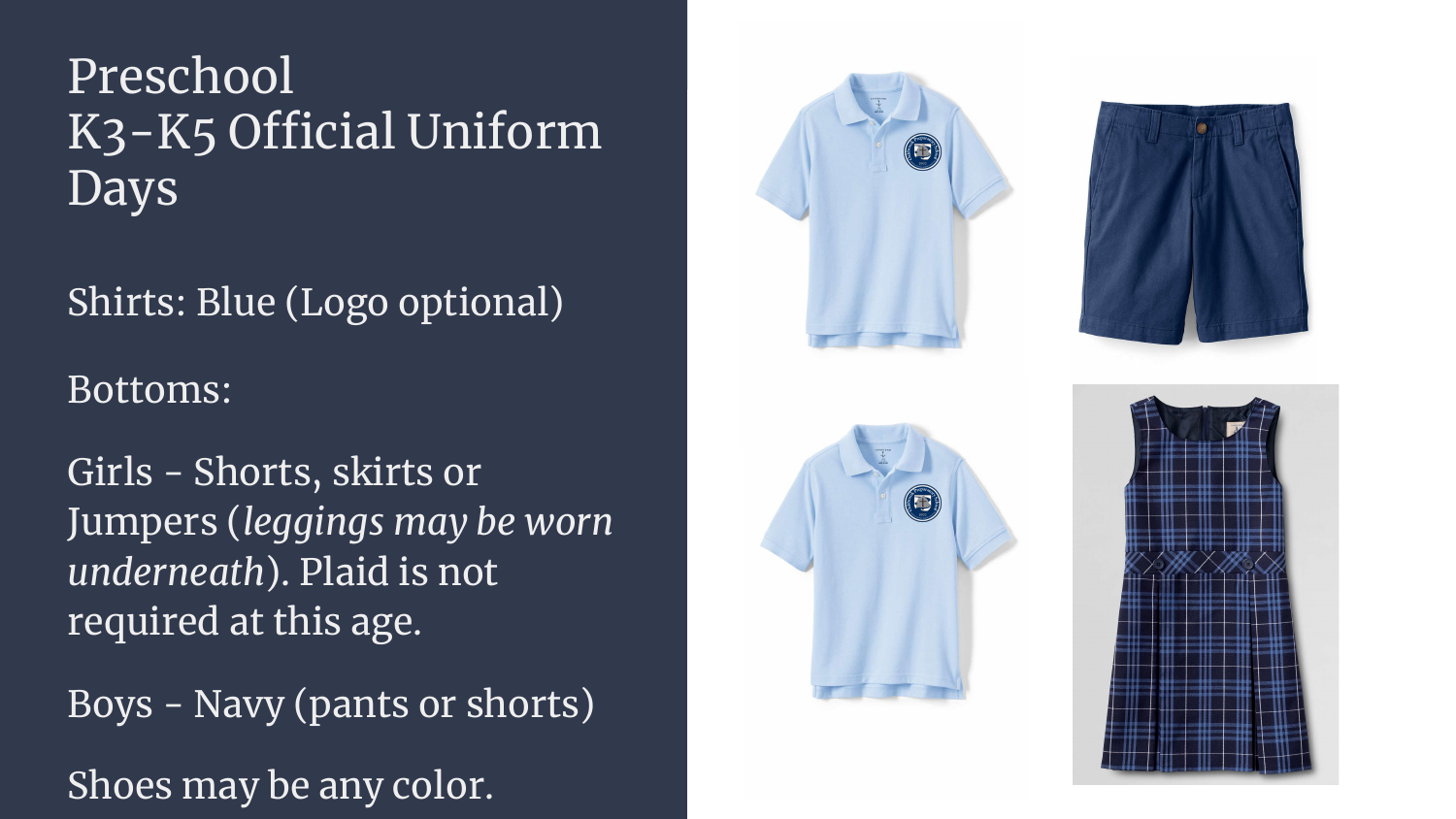#### Grades 1 -4 Non-Official Uniform Days

Shirts: Gray, White or Blue (Logo optional)

Bottoms: Navy (skirts, pants, skorts, shorts) or Denim (Fridays only)

*No sweatpants, leggings (unless worn underneath skirt or jumper). Shoes may be any color. Any jackets or sweaters worn in the classroom should be approved school colors. Outerwear (outdoor jackets) may be any color.* 

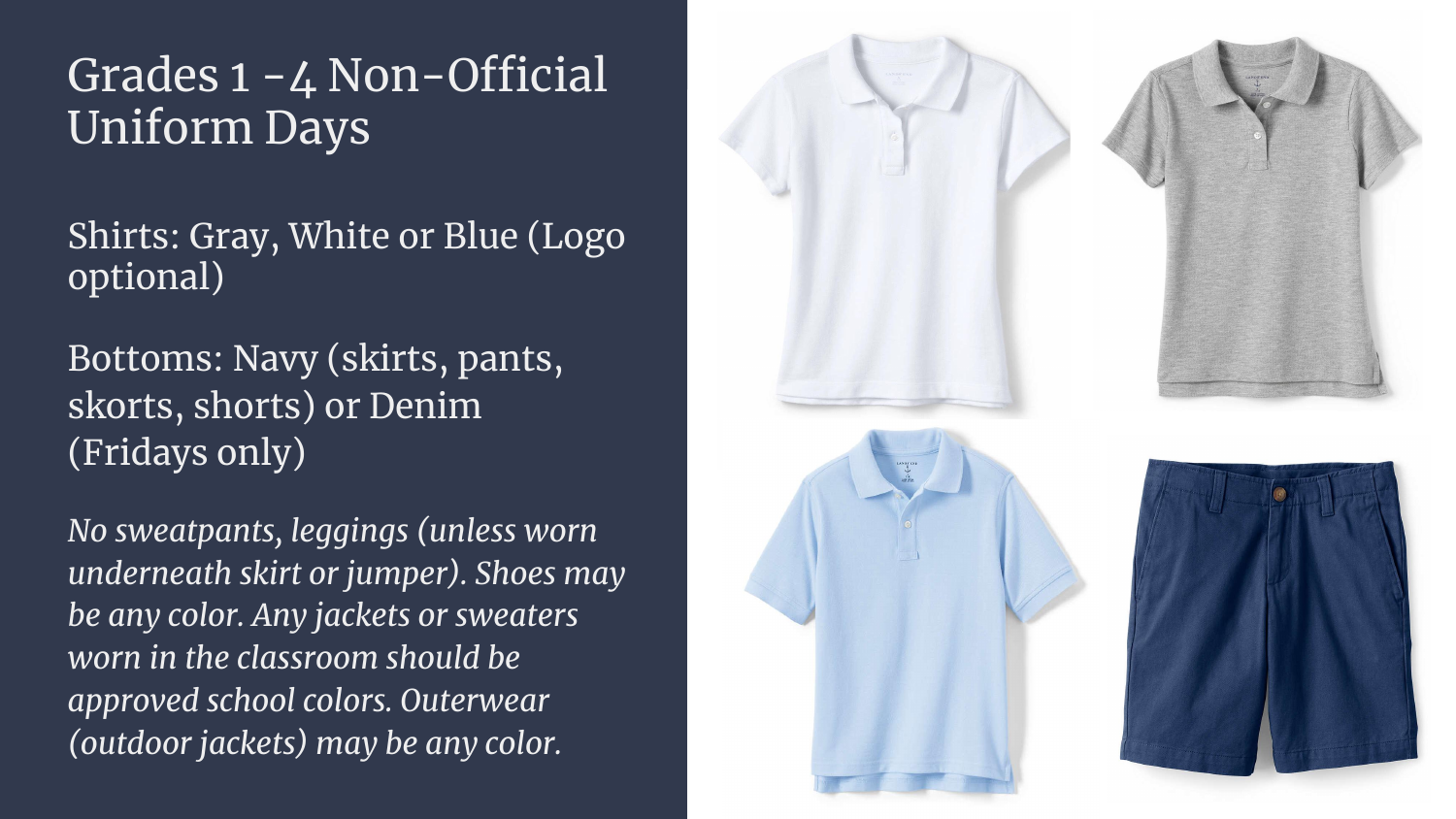#### Grades 1-4 Official Uniform Days

Shirts: Blue (Logo required)

Bottoms:

Girls - Skirt or Jumpers (*leggings may be worn underneath*)

Boys - Navy (pants or shorts)

*Shoes may be any color. Any jackets or sweaters worn in the classroom should be approved school colors. Outerwear (outdoor jackets) may be any color.*







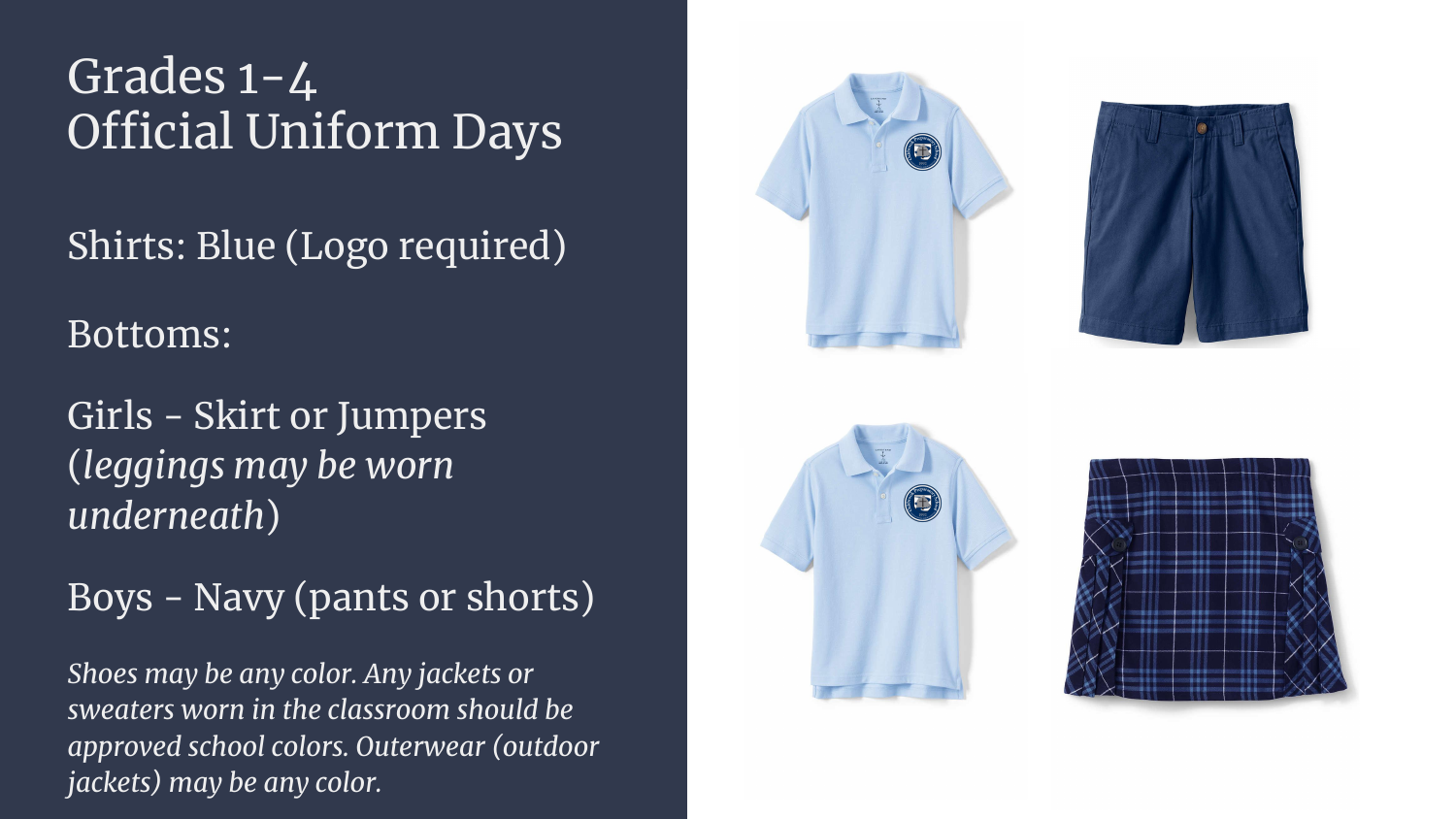### Additional Dress Code Notes

*Oakbrook Preparatory School's dress code exists to provide a uniform appearance that is conducive to learning, eliminates distractions and peer pressure, and establishes an atmosphere of love and respect. Only the official uniform and dress code standards are acceptable attire. Consequences for non-compliance with the school dress code are at the discretion of the division level director.* 

*The official uniform is to be worn on all field trips and to any "official" school functions.*

*Shoes may be any color. No Boots or Heels.*

*Any jackets or sweaters worn in the classroom should be approved school colors. Outerwear (outdoor jackets) may be any color.*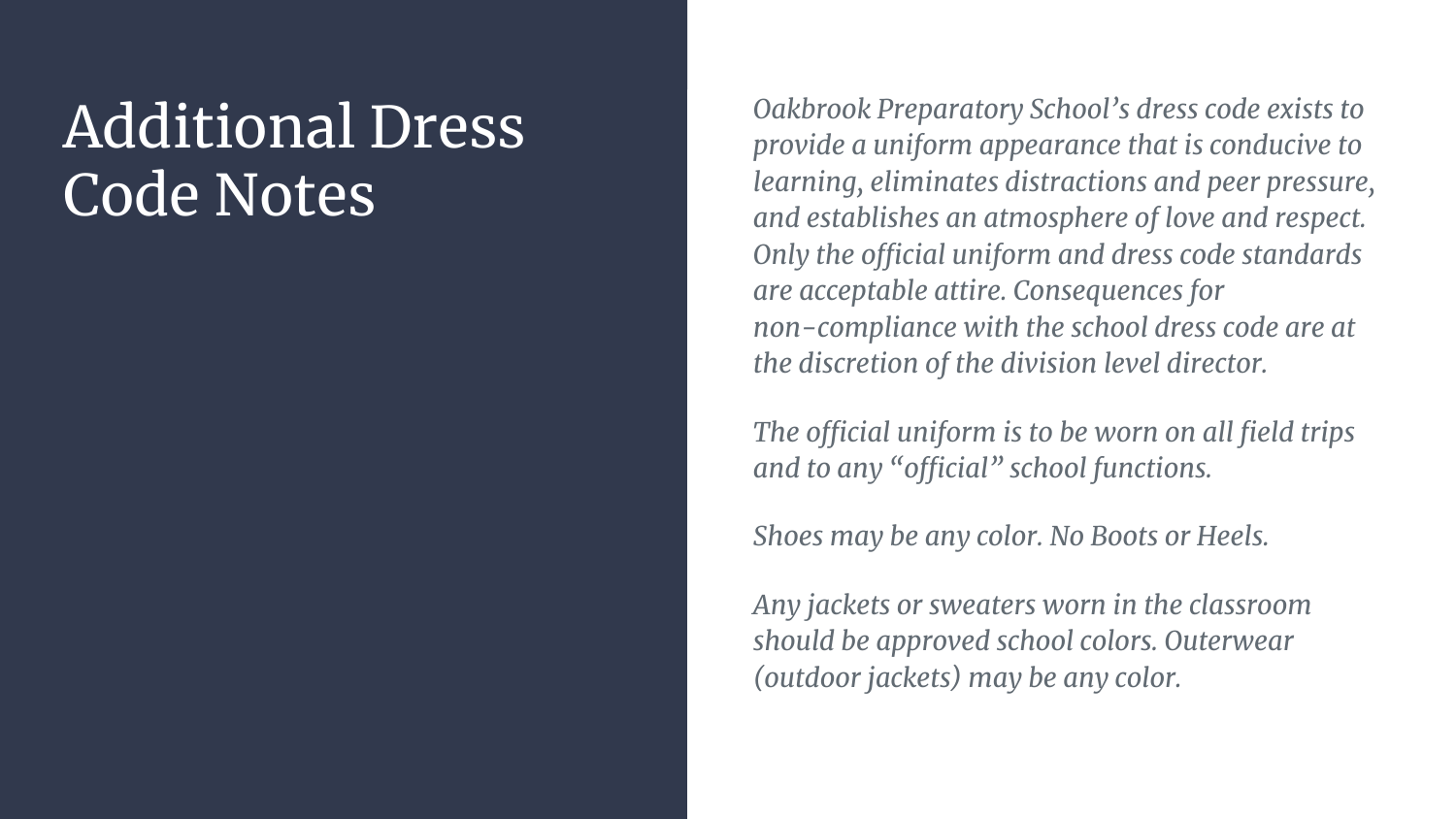## Friday Dress Code

#### *Dress Code on Fridays*

- *● Only Oakbrook/Knights tops allowed*
- *● Jeans must not be "cut-offs," extremely tight, have holes, rips, or chains. 50*
- *● "Sagging" pants or low midriff attire will not be acceptable.*
- *● Shorts and skirts must follow the mid-thigh rule.*
- *● No platform shoes, heels, or flip-flops Accessory and make-up rules still apply.*

*Dress Code on other Non-uniform Days All Friday dress code rules apply • Students may not wear tank tops, spaghetti straps, midriff tops, or hats. • All tops should completely cover the student from collarbone to below the waist, including back and shoulders. • Students may not wear shirts with alcohol, tobacco, or obscene messages or pictures that would compromise the integrity of Oakbrook standards. • Students will be notified of any exceptions to these guidelines (e.g., Homecoming).*